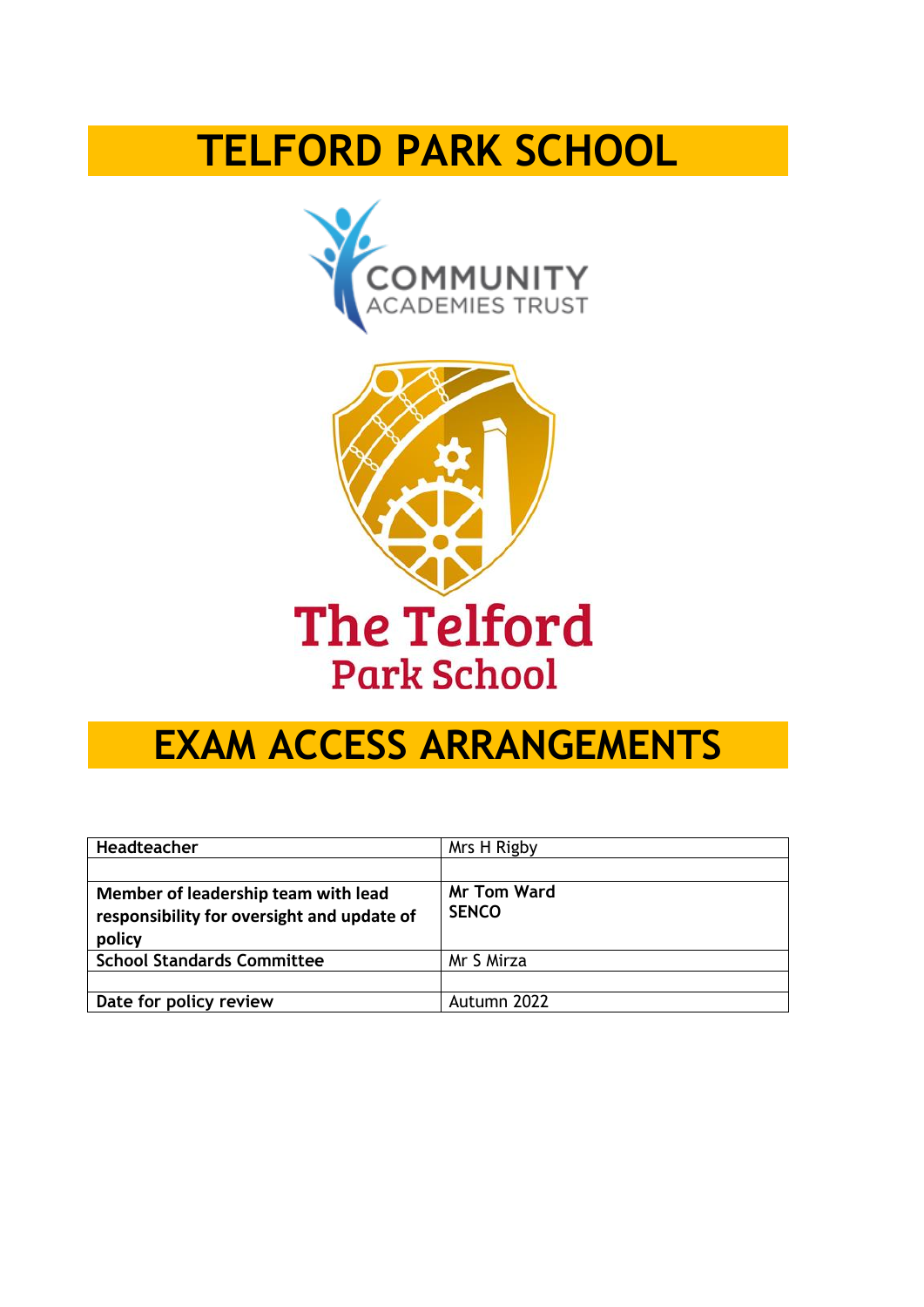# **Staff roles in determining and managing EAA**

# **SENCO:**

- To ensure there is a 'whole centre' approach to access arrangements it is therefore the responsibility of the head of centre, members of the senior leadership team and the specialist assessor(s)/SENCO within the centre to familiarise themselves with the entire contents of the latest JCQ guidance.
- The SENCO, fully supported by teaching staff and members of the senior leadership team, must lead on the access arrangements process within his/her centre.
- Teaching staff and members of the senior leadership team must support the SENCO in determining and implementing appropriate access arrangements.
- Ideally, the SENCO will also be the in-house specialist assessor and will thus assess candidates, process applications on-line and hold the evidence for inspection purposes for GCSE and/or GCE qualifications. At The Telford Park School we currently have a qualified specialist assessor within our setting. They hold the necessary level 7 qualification.

# **Examinations Officer:**

- To ensure that the agreed EAA provisions are in place for exams and are communicated to the invigilators.
- To ensure the agreed EAA provision is updated in Sims Exams tool.
- To manage any on the day questions and queries regarding EAA provision.
- To put in place (in conjunction with the SEND department) any on day provisions such as medical emergencies.
- To ensure students are roomed suitably for their Access Arrangement and to ensure zero disruption for other students also sitting exams.

# **Specialist Assessor:**

- To work with students at KS3 to do basic assessments, give strategies and build a picture of need and provision.
- To administer recognised psychometric testing after gathering evidence from teachers, student interviews and classroom observations.
- To assist the SENCO in the decision-making process about EAA.

# **Teaching Staff:**

- To provide relevant information/evidence of the candidate's **persistent and significant difficulties.**
- To show how the candidate's disability/difficulty has impacted on teaching and learning in the classroom. Provide evidence of this for the SENCO.
- Detail the candidate's normal way of working within the centre, the support given and how this relates to the proposed arrangement. For example teaching staff must record any support regularly provided in the classroom.
- To ensure that the correct EAA are in place for controlled assessments.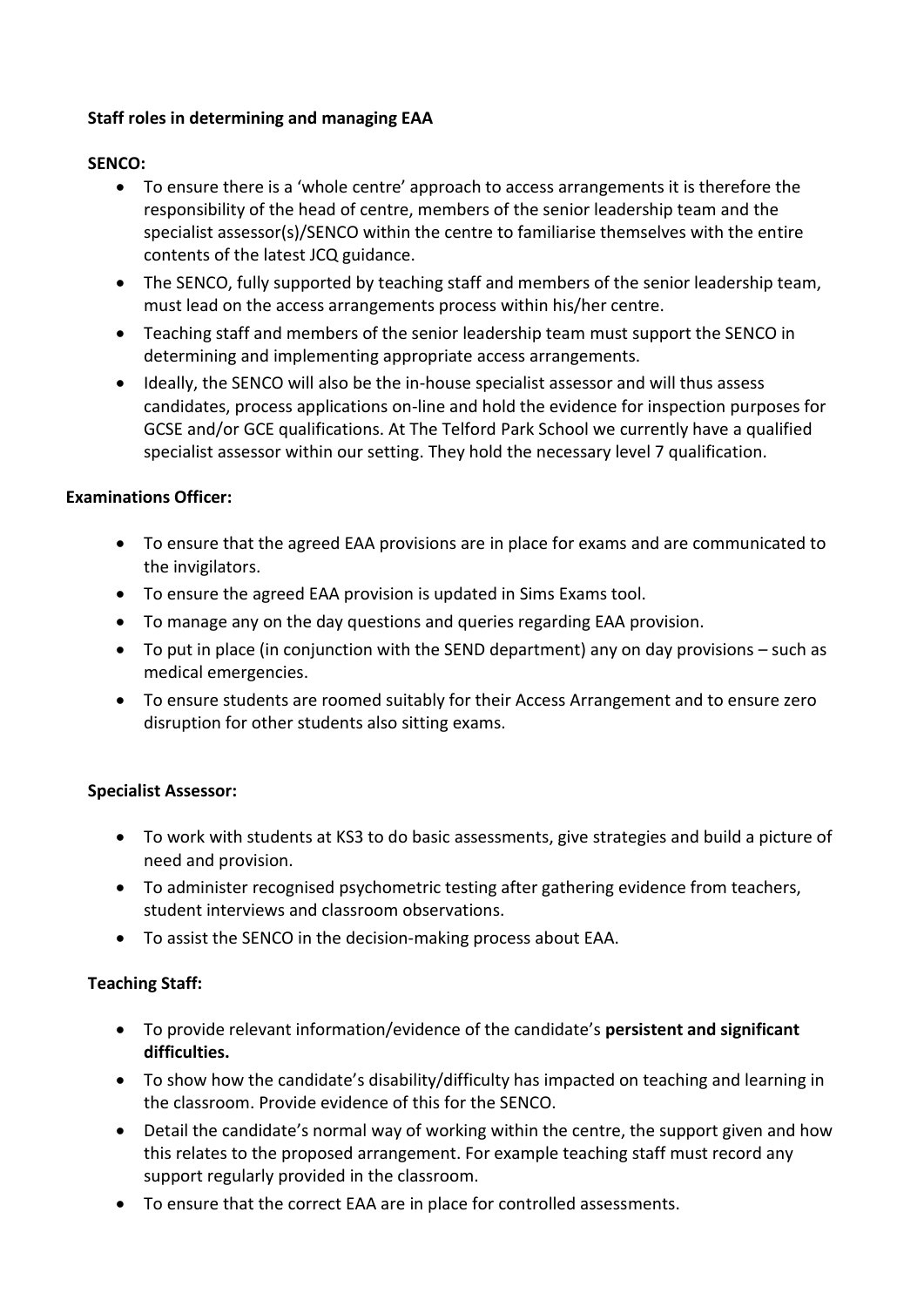### **Deadlines for making EAA applications**

# **Year 11**

The deadline to raise concerns about a student in Year 11 is October half term. This allows the SENCO and the Examinations Officer time to plan the Year 11 mock examinations which are the last opportunity to trial any EAA. The Year 10 examinations provided an opportunity to identify any difficulties a student may have.

# **Timelines towards being awarded an EAA**

# **Year 7-11**

1. Year 6 – The junior school and parents provide the SENCO with any history of need/provision. 2. KS3 - Teachers monitor students closely and gather evidence of need for EAA. EAA trialled in tests/exams.

3. Year 9 summer term – Form 8 completed based on evidence supplied by teachers. Specialist Assessor then tests students. SENCO applies online and informs the examinations officer.

4. KS4 – EAA in place and being used regularly.

5. Oct of Year 11 – final deadline for teachers to submit evidence and requests for EAA. Mock examinations are the last chance to trial EAA. Students must use them then or lose them.

6. Summer Year 11 – exams completed with correct EAA in place as 'normal way of working'.

# **What are exam access arrangements?**

An Exam Access Arrangement (EAA) is a provision or type of support given to a student (subject to exam board approval) in an exam, where a particular need has been identified so that the student has appropriate access to the exam. This can be in the form of:

- **A scribe**: a trained adult who writes for the student. The student would dictate their answers. The scribe would write exactly what they say.
- **A reader**: a trained adult who would read the question and any relevant text (with the exception of Section A of an English GCSE Exam) for the student. The student would then write the answer/s themselves.
- **ICT**: access to a computer for an exam (if appropriate not for subjects such as Maths) so the student would word process their answers. Spelling and grammar checks would be disabled and a special exam account would be used with no internet access.
- **Extra time**: students may be entitled to an allowance of 25% if there is a evidence of need and the recommendation of the designated Specialist Teacher.
- **Rest breaks**: where students are permitted to stop for short break/s during the exam and the time stopped is added to the finish time, with the effect of elongating the exam but not actually using any extra time.
- **Prompter**: a trained adult can prompt a student with a few permitted phrases to refocus, move the student on to the next question or indicate how much time is left.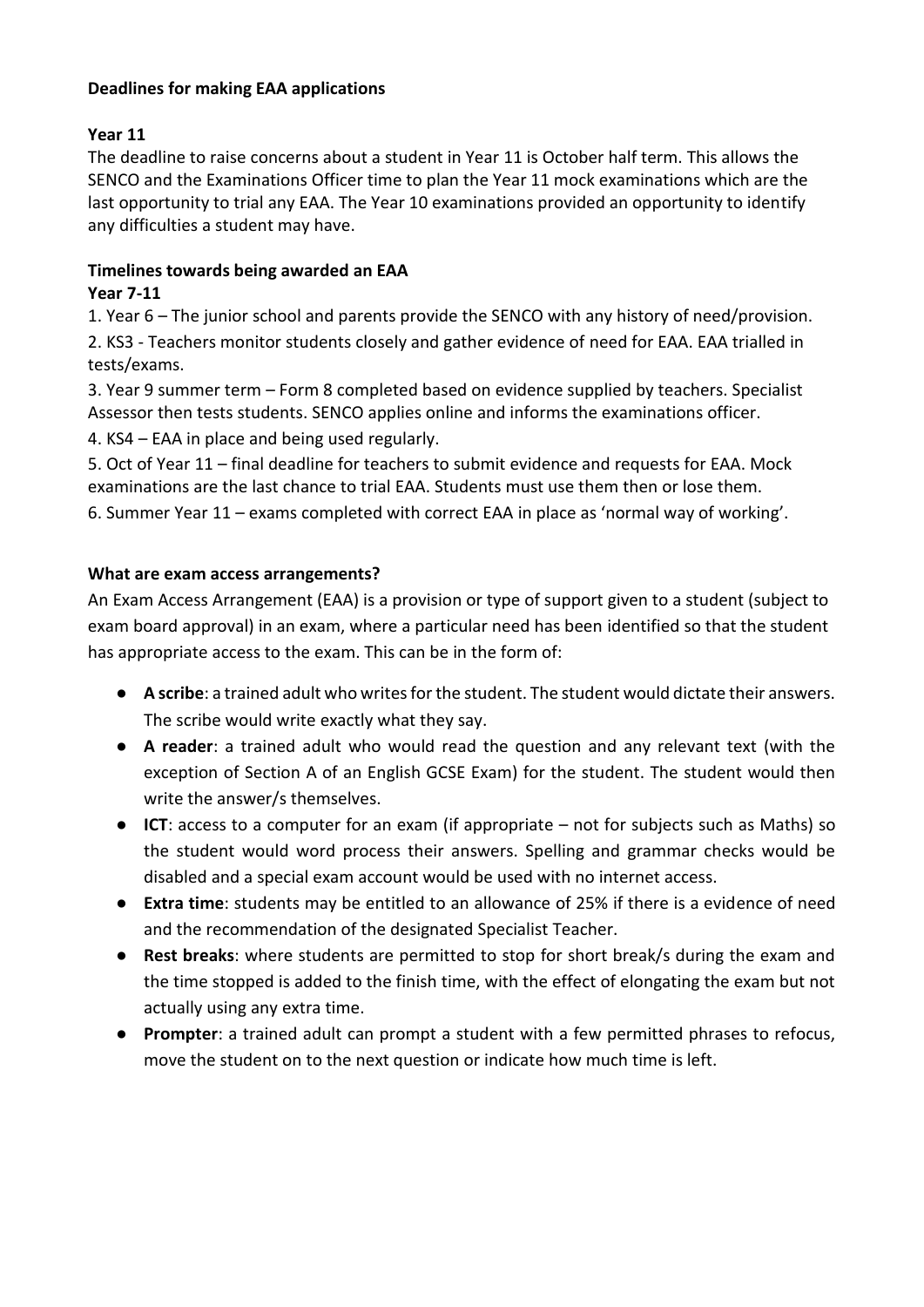#### **Scribe** Where there is a physical disability; where their writing:-● Is illegible and may hamper their ability to be understood ● speed is too slow to be able to complete the exam in the allotted time ● Two spelling scores below 85 (standardised scores). **Reader** Where there are two standardised scores of below 85 in a test delivered by Specialist Teacher (100 is the average). **ICT** Where there is a physical disability; their writing would be:-● illegible and may hamper their ability to be understood ● speed is too slow to be able to complete the exam in the allotted time **Extra Time** Where a student's ability to process information is slower than average. **Rest Breaks** Where a student has a physical disability which prevents them from concentrating for long periods of time. This is now the recommended option from the exam boards before considering extra time. **Prompter** For a student who loses concentration/focus, and is not aware of time. **Separate Room** For a student with a medical condition such as epilepsy/diabetes where it isn't appropriate for them to sit an exam in the main exam hall. Students who are agoraphobic/have a psychological condition may also need to sit an exam in a separate room. Medical evidence and history of need to be evidenced in the form of an external professional/medical note explaining how the medical condition is disabling within the means of the Equity Act 2010 and why without the arrangements be at a substantial disadvantage.

# **When might students need to be given Exam Access Arrangements?**

# **What evidence is needed to apply for EAA?**

There are a number of pieces of evidence that can be used to apply for EAA to the Joint Council for Qualifications (JCQ):

- Form 8 report from a specialist teacher
- Previous EAA from a Primary School
- Subject teachers examples of work as appropriate
- Results of baseline tests e.g. reading/comprehension age, writing tests
- Letters or referrals from a medical professional

# **Extra Time**

For extra time (the most applied for EAA), students will have an assessment to determine their speed of processing. Two standardised scores of less than 85 (100 being average) can qualify for extra time.

There are rare cases where students get a score of more than 84. In these cases more evidence is needed to prove that a student should receive extra time. This could be in the form of an extensive history of need, formal diagnosis of a significant learning difficulty, or evidence of a substantial long term adverse effect on the performance of a child's speed of a working.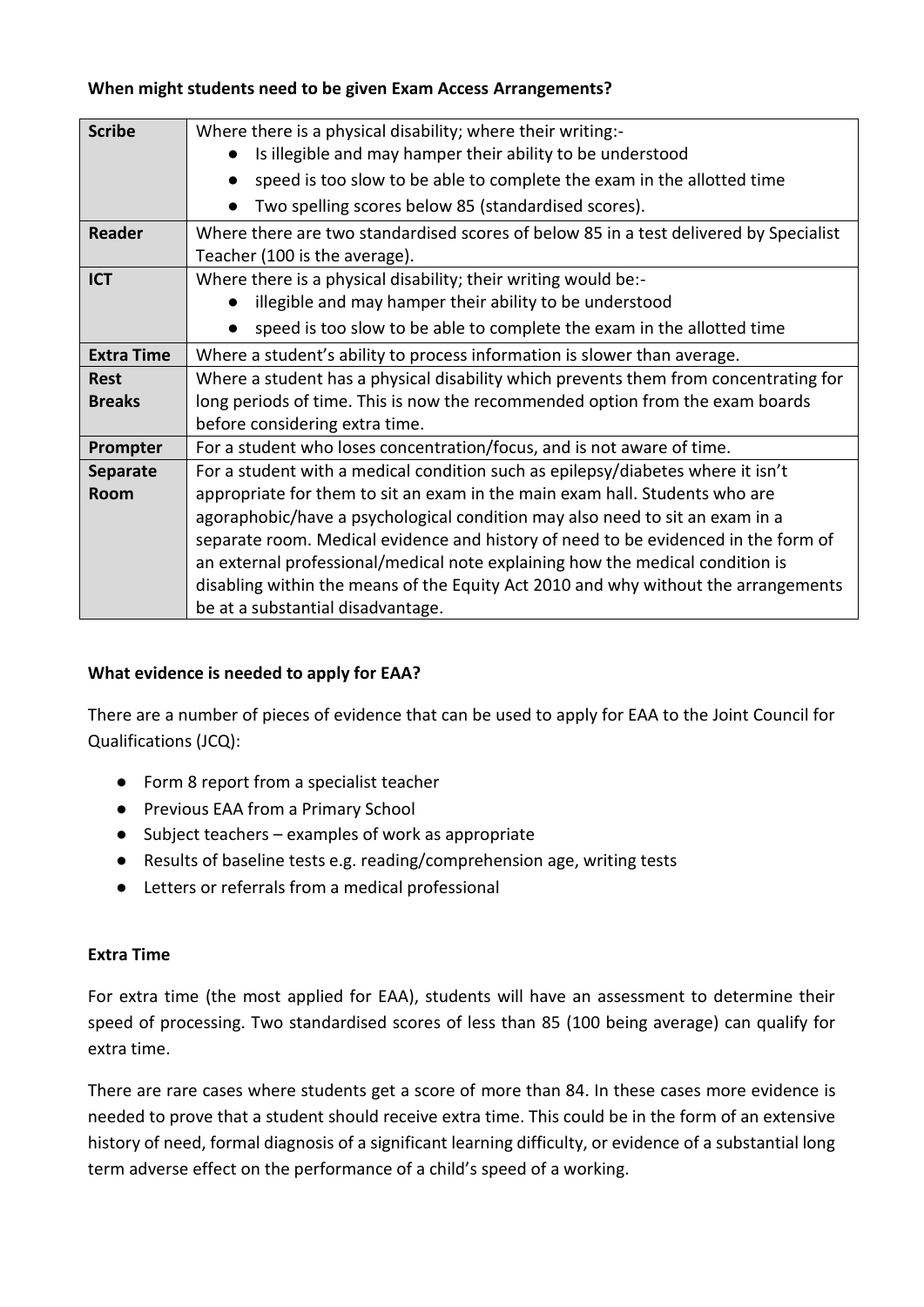All students now receive either 25% or 50% additional time which is determined by the Specialist Assessor and based upon child's processing speeds.

The Exam Boards recommend that before extra time is awarded, rest breaks must be considered, since this may be more appropriate for a student with a medical or psychological condition.

It is usual that a student would receive 25% extra time in the first instance. To receive 50% is very unusual, and applies to those students with a severe learning/physical difficulty. Exam boards would recommend putting other EAA in place before this occurs. There is evidence to suggest that students who receive more extra time than they need do not use it effectively, and may in fact damage their chances of achieving a good grade because they go back and undo the work that they have produced. Therefore giving extra time needs careful consideration.

# **Private Educational Psychologists Reports**

A number of parents have their children assessed by private educational psychologists and submit the reports to Learning Support as evidence that their child should be awarded EAA.

Private educational psychologist's reports cost a significant amount of money. This therefore means that parents who are unable to obtain a private report through their financial circumstances are put at a disadvantage. As an exam centre we must be consistent in our decisions and ensure that no student is '*either given an unfair advantage or be disadvantaged' <sup>1</sup>* by any arrangements put in place. Often private educational psychologists recommend that children should receive EAA, which can be in conflict with what the centre assessor (Specialist Teacher) recommends. We also look for and consider evidence of a history of need. JCQ states that "*if a candidate can complete a paper in the normal length of time, and never uses the extra time which has been made available, then it is not an effective time management. It would not be appropriate to process an application for extra time. 2* " As such the school will not accept the recommendations of a private educational psychologist report, but will instead follow the recommendations of the specialist.

3 JCQ advise that: *"....the specialist assessors should be guided by the following:*

- *The specialist assessor should ideally be employed within the centre*
- *The second choice is a specialist assessor employed at another centre*
- *The third choice would be a local authority specialist assessor*
- *The fourth choice would be an external specialist assessor who has an established relationship with the centre* [Park School]"

JCQ also states that *"Where a centre elects either to accept or reject a privately commissioned report from an external professional, the head of centre* [the Headteacher] *or a member of the senior leadership team must provide a brief, written rationale to support this decision which must be available for inspection purposes.*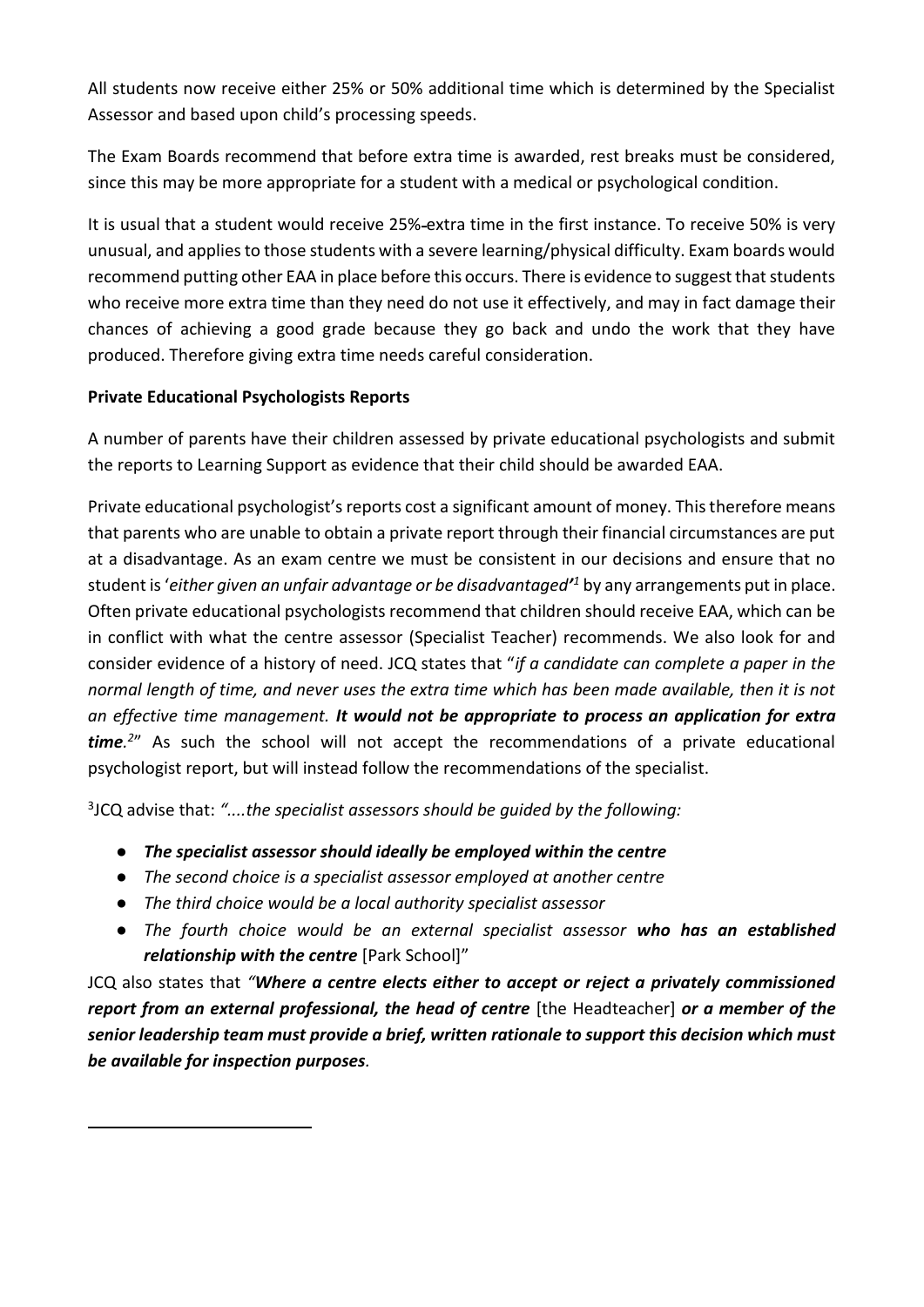#### **Procedures**

#### **How would students be identified for Exam Access Arrangement?**

- They would have had EAA at KS2 for their SAT's
- From baseline testing completed on the Induction Days in Year 6
- Parental Referral
- Subject Teacher Referral
- Information from Primary schools

#### **KS2 SAT EAA**

Students who have EAA at KS2 are screened for EAA at KS3 and KS4. Although they may have received EAA at KS2, it doesn't mean that they automatically receive it at KS3 or KS4 because their needs may have changed. For example, a student who had a Reader for KS2 may not qualify for a Reader at KS4 because their reading has improved to the extent it does not meet the exam board criteria.

#### **Baseline Testing in Year 6**

All students in Year 6 are tested on the Induction Days in July. We use the Access Reading and Comprehension test, a spelling test and a writing test. These tests can help identify learning difficulties such as dyslexia. Learning Support will contact parents where this is the case, do further testing, and if necessary put an appropriate intervention into place.

#### **Parent Referral**

Parents can contact the school to ask for advice about testing if they have concerns with the progress and learning of their child. Once contact has been made with the parent, Learning Support will investigate their concerns by sending a "round robin" to the child's teachers to gain information. Following this, a decision will be made as to whether it is appropriate to test a student.

# **Teacher Referral**

As with Parent Referrals, teachers can refer a student to Learning Support where they have concerns about the learning and progress of a student in their class. All of the student's current teachers will be asked to give feedback in order to gather information. Following this, a decision will be made as to whether to test a student for EAA. Where a teacher thinks that a student requires extra time, they are asked to get the student to change the colour of the pen that they are using once the allotted time is up, and continue writing until they have finished. This is then used as proof to JCQ and the exam boards of a history of need. Teachers are asked to refer students to Learning Support initially if they feel that a child may be dyslexic rather than contacting parents about their concerns. Learning Support will then contact the parents if the concerns are founded.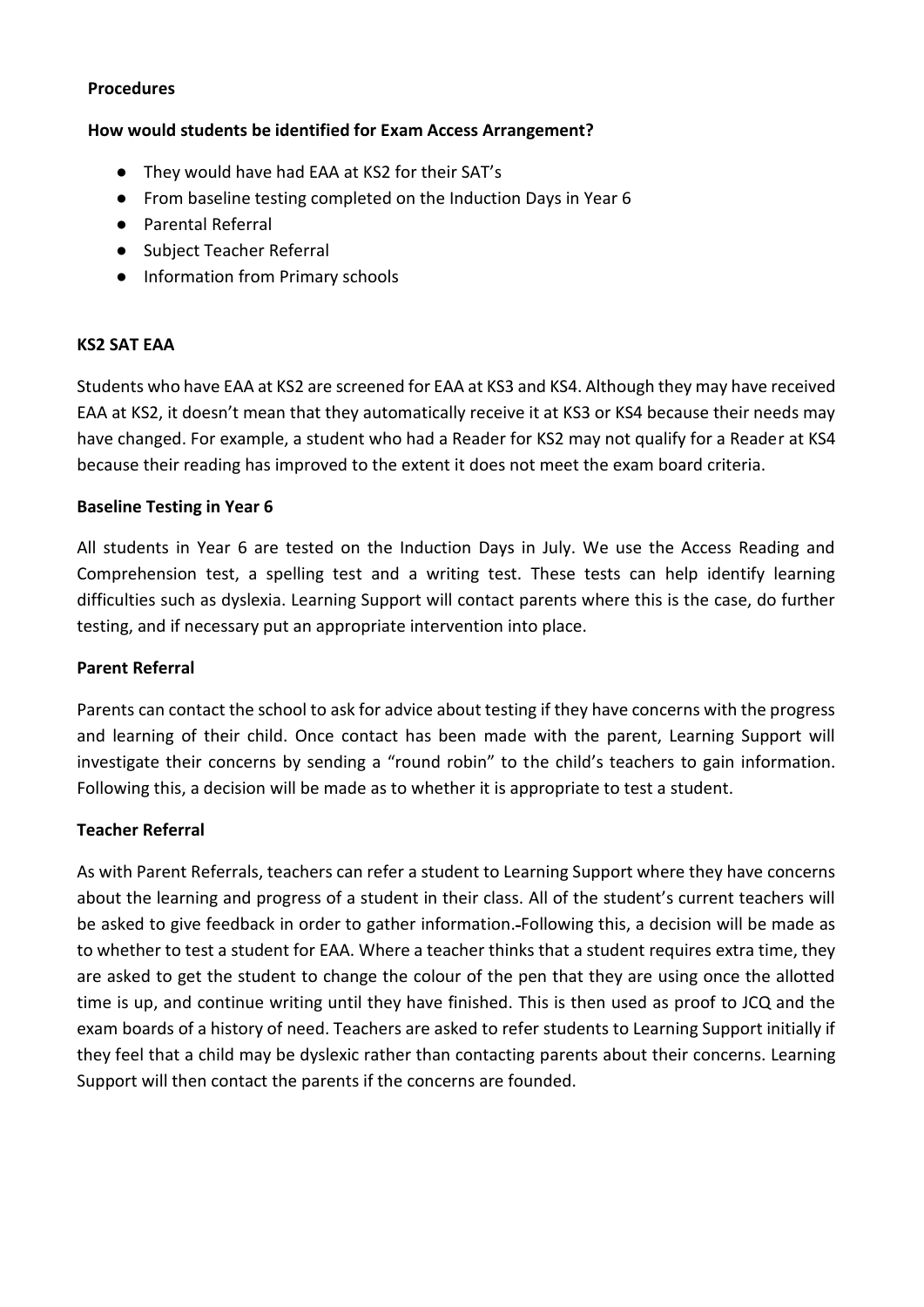### **How do staff and parents know whether a student has Exam Access Arrangements?**

- Teaching and support staff can access the list from a shared data base. It is updated on a weekly basis or whenever students become entitled to it. The information about results of assessments for EAA are kept confidentially in line with school policy, and are shared on a needs to know basis.
- Staff are informed of any changes to the EAA list via the Staff Bulletin which goes out every Friday
- Parents will be informed of any tests results via a letter home which states what they are entitled to, why and when

# **How are Exam Access Arrangements applied for?**

Students need to be tested at each Key Stage for EAA. An entitlement to EAA at KS2 does not automatically entitle them to it at KS3 or KS4. Therefore the specialist assessor tests students who are referred to us, or who have had EAA in earlier Key Stages.

The specialist assessor will assess students using a variety of nationally recognised tests such as:

- Edinburgh 4 Reading Comprehension Test
- Access Reading Comprehension Test
- Wide Range Achievement Test (WRAT 5)
- (i) Spelling
- (ii) Single-word reading
- Vernon Graded Word Spelling Test
- Detailed Assessment of Speed of Handwriting
- British Picture Vocabulary Scales (2&3)
- Comprehensive Test of Phonological Processing 2
- Phonological Assessment Battery
- Test of Word Reading Efficiency
- Test of Auditory Processing Skills

The tests that the specialist assessor uses are replaced/upgraded periodically in line with current practice.

The tests that the specialist assessor uses depends very much upon the type of barrier to learning that the student may have. Should the student need further testing to assess for other learning issues or further EAA, this will be arranged. Following a report produced by the specialist assessor, an application is made to the Exam Boards for permission to implement the specified arrangement/s. Students are tested formally in Year 9 so that any permitted exam access arrangements are in place for the full exam period of both Year 10 and 11.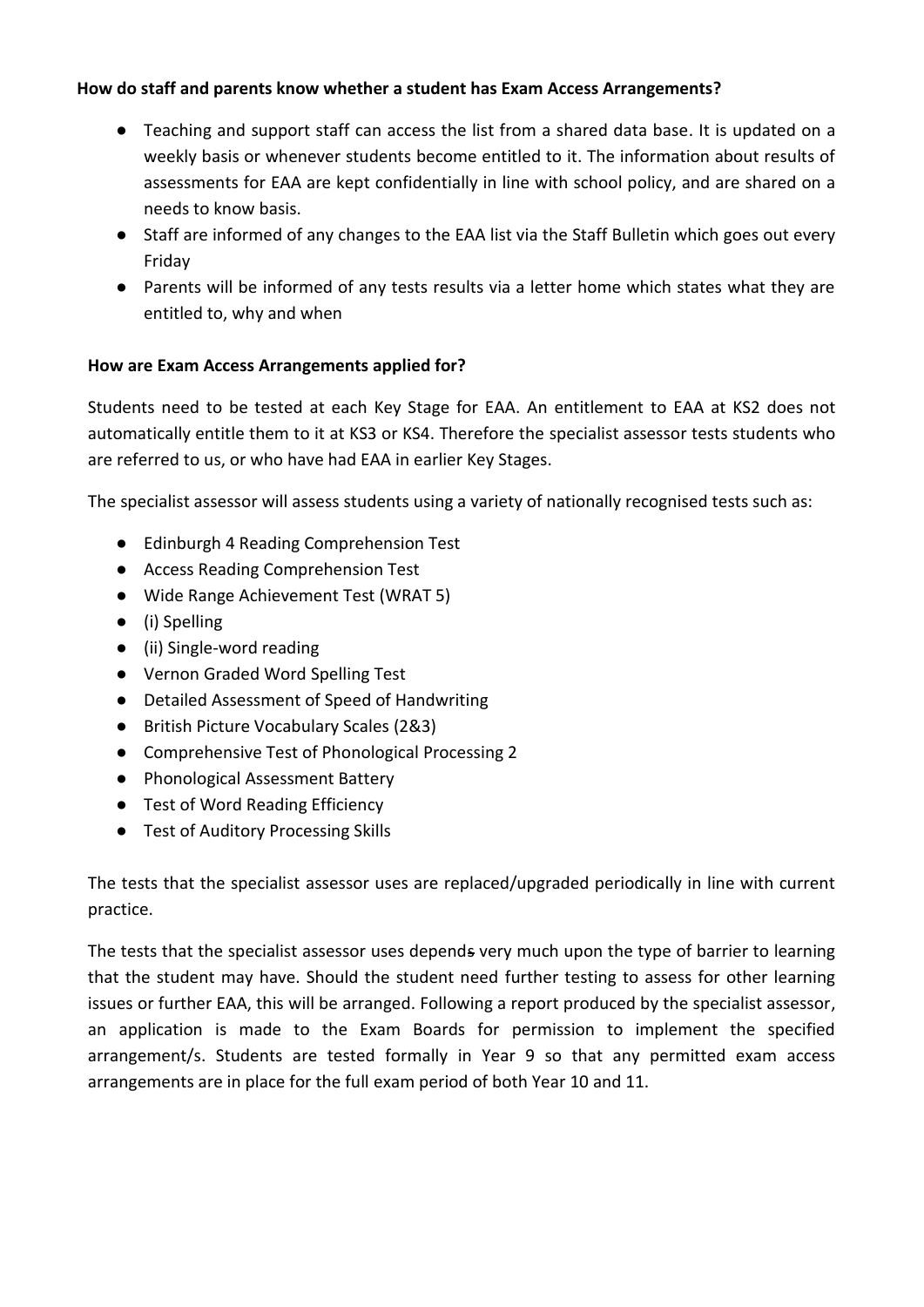### **What support is given to students with EAA?**

Students with EAA take part in small group sessions to show them how to effectively use EAA. In addition, students with EAA are encouraged to use their EAA during internal assessments and exams so that they gain practice at using it effectively and that it offers the "normal way of working" approach.

Students who have access to a reader or scribe are shown how to use them appropriately in exam situations, and it is explained to them what they can and can't do with the reader/scribe during the exam, and how much support the adult is allowed to give.

Students with extra time are given sessions with a teaching assistant on how to use the additional time allowance effectively. They then need to apply the techniques and strategies given to them in internal exams and assessments.

All teachers are given access to the list of students with EAA, and they are asked to give Learning Support two weeks' notice before they assess students so that support can be provided for students who require it during the tests/exams. Students who have a reader can be supported by the teacher supervising the test. Learning Support can provide a separate room, access to ICT and a scribe with the required amount of notice for assessments. The EAAs are organised jointly by the HLTA's and Examination officer for formal and internal exam periods.

Students with EAA are monitored regularly through the use of data from Progress Reports, Trackers and exam results.

# **What are the procedures for processing an application?**

Once the tests have been conducted and there is a recommendation from the specialist assessor for EAA, the SENCo then applies to the exam boards. The feedback is instant and at this point the EAA is added to the list of students and the parents are informed of the EAA by letter.

The application will require evidence of need, and the centre needs to hold evidence in its files that can be inspected at short notice. This can include:

- Recommendations by teachers
- Educational psychologist reports
- Letters from outside agencies such as CAMHS (Children and Adolescent Mental Health Services), hospitals or doctors
- Information from SALT (Speech and Language Team)
- Statement of Educational Need/Educational health care Plan
- Permission from the exam boards for the arrangement/s
- A signed copy of the Form 8 report by the designated assessor
- A data protection form signed by the student
- A record of all occasions when a student has been supported by EAA
- For Extra Time history of evidence of need in the form of copies of work where a student has regularly used more than the allotted time and regular feedback from subject teachers to indicate how the student is using their extra time allowance.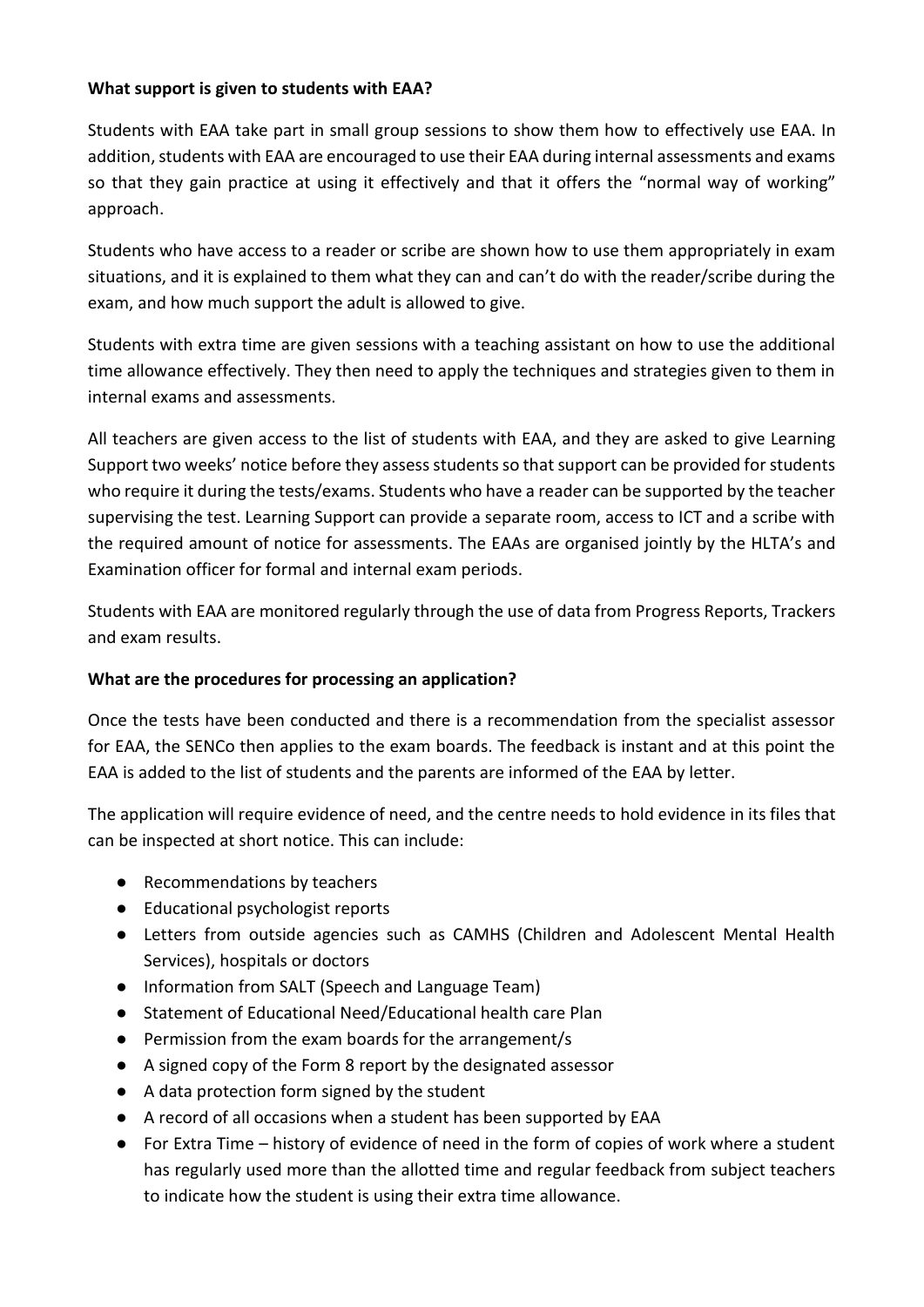# **Other additional information**

### **Procedure for medical letters**

Letters from medical professionals will trigger an investigation but the medical condition also needs to be supported by evidence from within the school otherwise it is considered malpractice. EAAs cannot be awarded purely on the basis of a medical letter.

#### **Malpractice**

Schools are regularly inspected to ensure they have followed JCQ regulations – usually every summer during the examination season. The consequences of malpractice can be severe. These may include disqualification for the student from one or more examinations, disqualification for a whole cohort of students, or even the centre being closed down for up to 5 years. Examples of malpractice include:

Students being granted EAA which are not their normal way of working

EAA being 'suddenly' granted before examinations

EAA being granted when a student has no history of need or provision

EAA being granted without sufficient evidence

Students not using their EAA in a mock examination and still being allowed it in the real examination

#### **Further Information**

Further information can be found at the Joint Council for Qualifications (JCQ) website: http://www.jcq.org.uk/

Any questions about exam access arrangements, please phone the Director of Inclusion: 01952 386700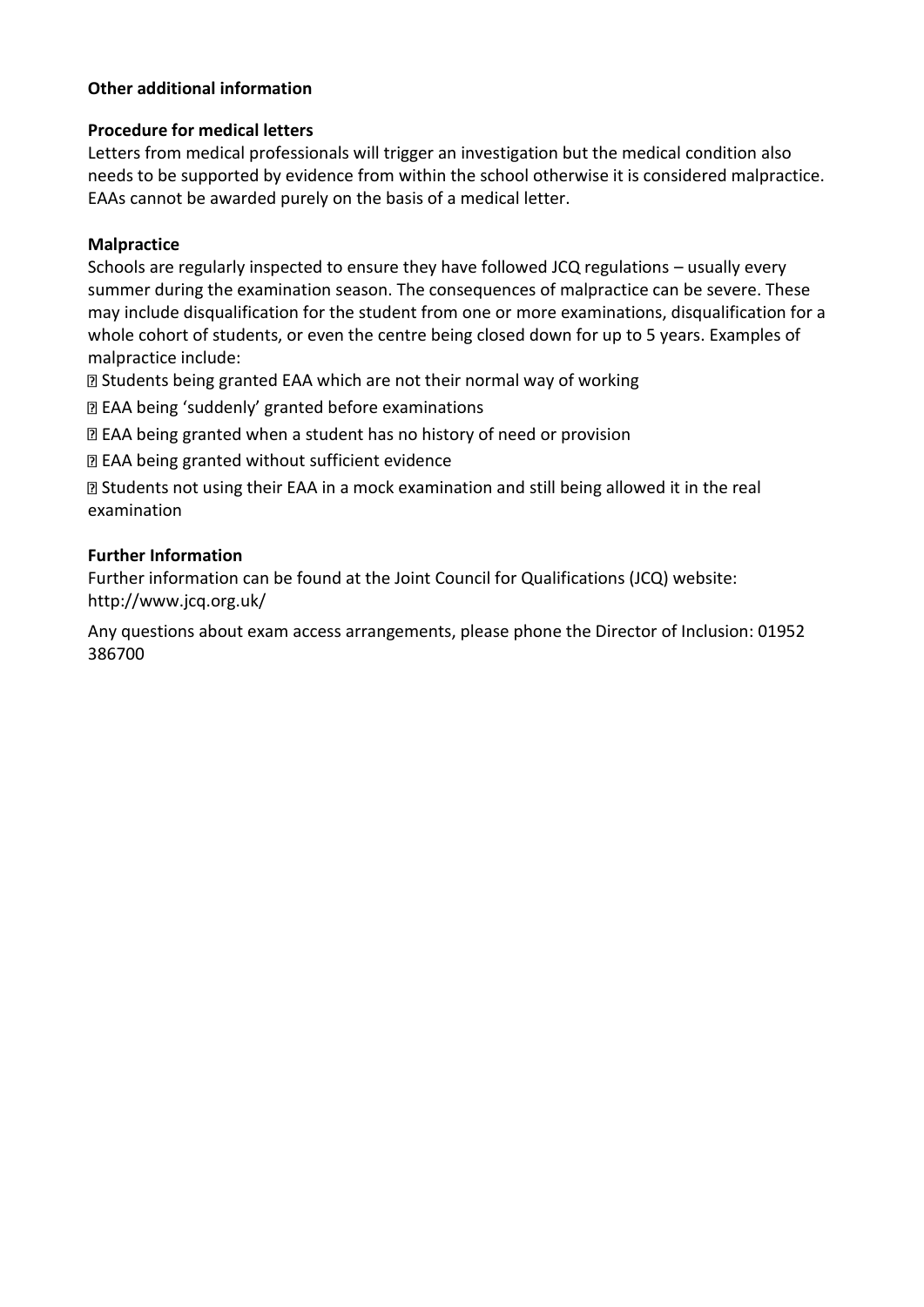# **Appendix 1**

An Exam Access Arrangement (EAA) is a provision or type of support given to a student (subject to exam board approval) in an exam, where a particular need has been identified and is provided so that the student has appropriate access to the exam.

| <b>Access</b><br><b>Arrangements</b> | What is it?                                                                                                                                                                                                                   | <b>Criteria</b>                                                                                                                                                                                                                                                                                                                            |
|--------------------------------------|-------------------------------------------------------------------------------------------------------------------------------------------------------------------------------------------------------------------------------|--------------------------------------------------------------------------------------------------------------------------------------------------------------------------------------------------------------------------------------------------------------------------------------------------------------------------------------------|
| <b>Scribe</b>                        | A trained adult writes for the<br>student. The student would dictate<br>their answers. The scribe would<br>write exactly what they say.                                                                                       | A student has a physical disability; where<br>her/his writing:-<br>x is illegible and may hamper their ability to<br>be understood.<br>x speed is too slow to be able to complete<br>the exam in the allotted time. In MFL, the<br>student must dictate every word in the<br>target language and must do so letter by<br>letter.           |
| Reader                               | A trained adult who would read the<br>question and any relevant text (with<br>the exception of Section A of an<br>English GCSE Exam) for the student.<br>The student would then write the<br>answer/s themselves.             | A student has a standardised score of 84 or<br>below in a test delivered by Specialist<br>Teacher (100 is the average).                                                                                                                                                                                                                    |
|                                      | A reader can read instructions and questions to the student, read the whole paper if<br>necessary or the student may prefer to just ask for some specific words to be read to<br>them.                                        |                                                                                                                                                                                                                                                                                                                                            |
| Prompter                             | A trained adult can prompt them<br>with a few permitted phrases to<br>refocus, move the student on to the<br>next question or indicate how much<br>time is left.                                                              | A student who persistently loses<br>concentration/focus, and is not aware of<br>time and this can also be put in place for<br>students who are affected by OCD<br>(Obsessive Compulsive Disorder). Students<br>with OCD often focus on one question in<br>particular rather than moving onto look at<br>other questions in the exam paper. |
| <b>Read Aloud</b>                    | Where a candidate is reading difficult<br>text he/she may work more<br>effectively if they can hear<br>themselves read.                                                                                                       | A candidate who persistently struggles to<br>understand what they have read, but who<br>does not qualify for a reader, to read aloud.                                                                                                                                                                                                      |
|                                      | The arrangement must reflect the candidate's normal way of working in internal<br>school tests and mock examinations.<br>A candidate who reads aloud to himself/herself must be accommodated separately<br>within the centre. |                                                                                                                                                                                                                                                                                                                                            |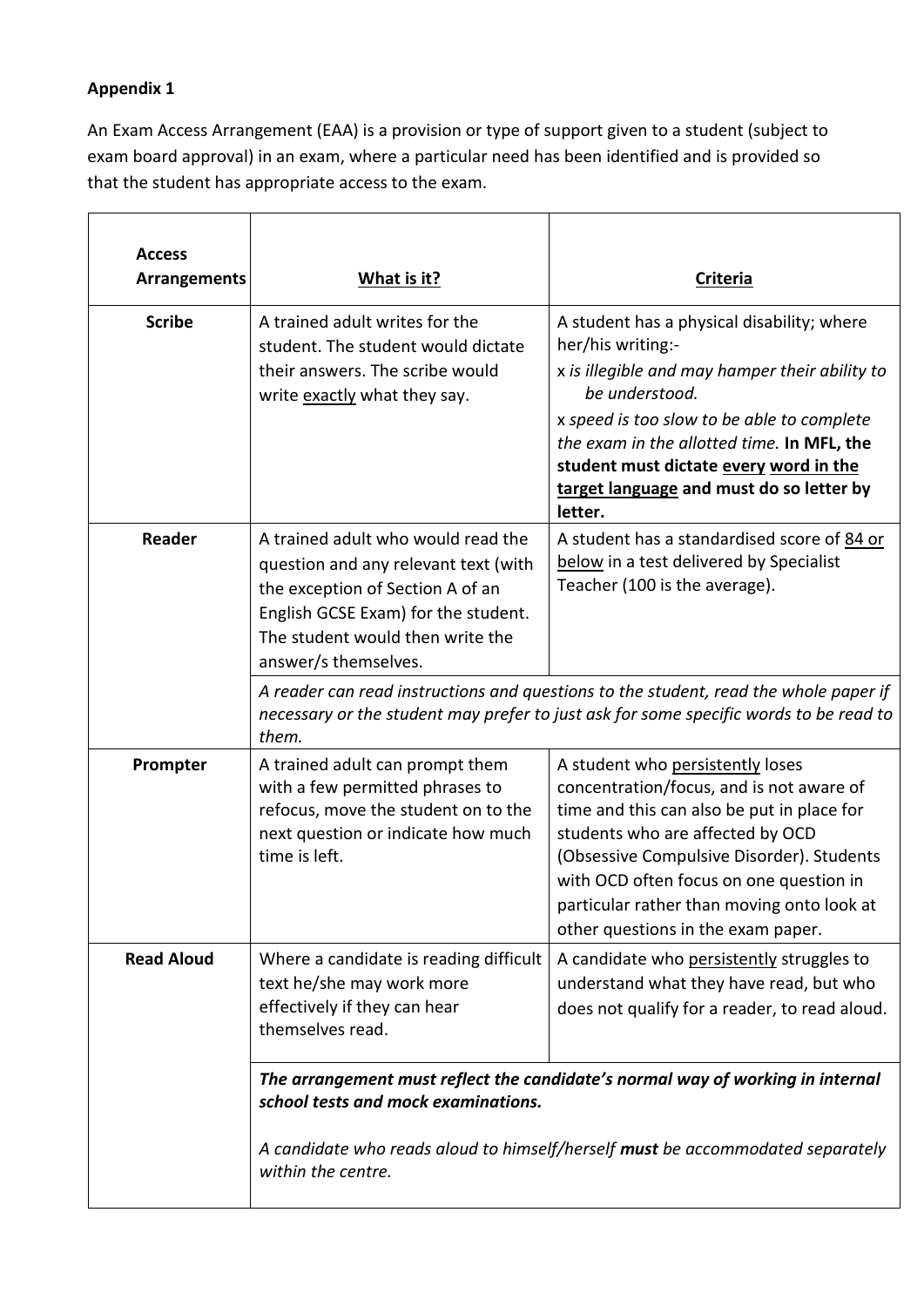| <b>Separate Room</b><br><b>Modified papers</b> | A student with a medical condition such as epilepsy/diabetes where it isn't<br>appropriate for them to sit an exam in the main exam hall. Students who are<br>agoraphobic/have a psychological condition may also need to sit an exam in a<br>separate room.<br>Medical evidence must be provided in advance to support this arrangement and<br>then be approved by the SENCo.<br>Students for whom other access<br>Individually prepared papers for |                                                                                                                                                                                                                                                                                                                                                                                                                                                                                                                                                                                                       |
|------------------------------------------------|------------------------------------------------------------------------------------------------------------------------------------------------------------------------------------------------------------------------------------------------------------------------------------------------------------------------------------------------------------------------------------------------------------------------------------------------------|-------------------------------------------------------------------------------------------------------------------------------------------------------------------------------------------------------------------------------------------------------------------------------------------------------------------------------------------------------------------------------------------------------------------------------------------------------------------------------------------------------------------------------------------------------------------------------------------------------|
|                                                | candidates.<br>The modification of papers involves<br>additional resources. Therefore centres<br>are required to provide the awarding<br>bodies with early notification that a<br>candidate will require a modified paper.                                                                                                                                                                                                                           | arrangements are unsuitable.                                                                                                                                                                                                                                                                                                                                                                                                                                                                                                                                                                          |
|                                                | Modified papers must be ordered in advance of a specific examination series.<br>Centres must not order papers for candidates unless they intend to enter them for<br>the relevant examination series.<br>Access arrangements online allows centres to place orders for GCSE and GCE<br>modified papers.                                                                                                                                              |                                                                                                                                                                                                                                                                                                                                                                                                                                                                                                                                                                                                       |
| Laptop                                         | Access to a laptop for an exam (if<br>appropriate - not for subjects such<br>as Maths) so the student would word<br>process their answers. Spelling and<br>grammar checks would be disabled<br>and a special exam account would be<br>used with no internet access.                                                                                                                                                                                  | The provision to use a laptop is put in place<br>to address an underlying difficulty such as:<br>speed of handwriting; medical condition;<br>physical disability; sensory impairment;<br>planning and organisational difficulties or<br>poor legibility.                                                                                                                                                                                                                                                                                                                                              |
|                                                | working.<br>check facility/predictive text disabled (switched off) to a candidate where it is<br>hand. (This also extends to the use of electronic braillers and tablets.)                                                                                                                                                                                                                                                                           | The use of a laptop in exams reflects the student's normal way of working at the<br>school and has been agreed as appropriate to the student's needs. The use of a<br>laptop cannot be granted to a student simply because this is their preferred way of<br>Centres are allowed to provide a word processor with the spelling and grammar<br>their normal way of working within the centre and is appropriate to their needs.<br>For example, the quality of language significantly improves as a result of using a<br>word processor due to problems with planning and organisation when writing by |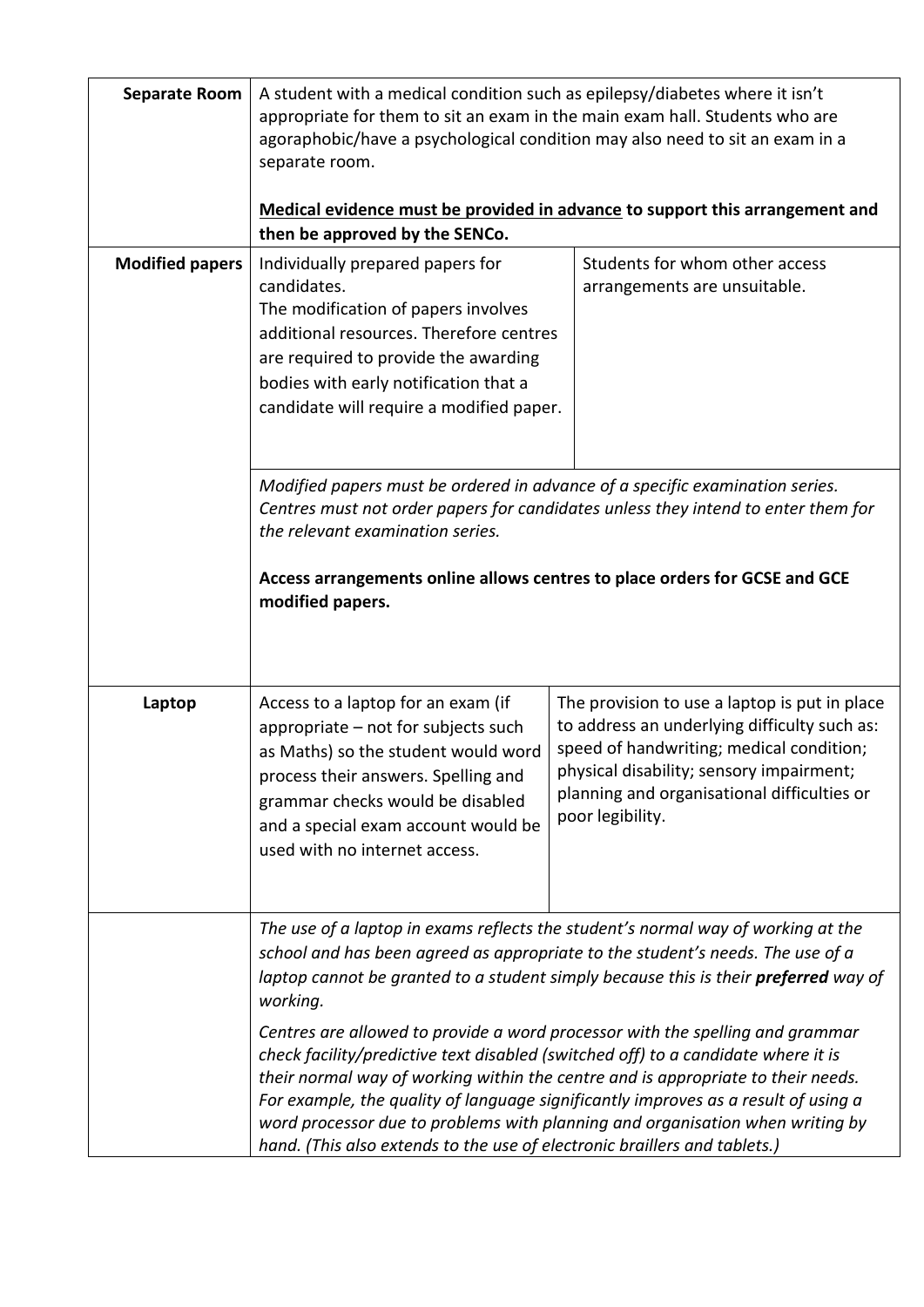| <b>Access</b><br><b>Arrangements</b> | What is it?                                                                                                                                                                                                                                                                                                                                                                                                                                                                                                                     | <b>Criteria</b>                                                                                                                                                                                                                                                                                                    |  |
|--------------------------------------|---------------------------------------------------------------------------------------------------------------------------------------------------------------------------------------------------------------------------------------------------------------------------------------------------------------------------------------------------------------------------------------------------------------------------------------------------------------------------------------------------------------------------------|--------------------------------------------------------------------------------------------------------------------------------------------------------------------------------------------------------------------------------------------------------------------------------------------------------------------|--|
| <b>Rest breaks</b>                   | Students are permitted to stop for<br>short break/s during the exam and<br>the time stopped is added to the<br>finish time, with the effect of<br>elongating the exam but not actually<br>using any extra time.                                                                                                                                                                                                                                                                                                                 | A student has a physical disability which<br>prevents them from concentrating for long<br>periods of time.                                                                                                                                                                                                         |  |
|                                      | Students are not permitted to have<br>exam materials with them during<br>rest breaks.                                                                                                                                                                                                                                                                                                                                                                                                                                           |                                                                                                                                                                                                                                                                                                                    |  |
|                                      | time.                                                                                                                                                                                                                                                                                                                                                                                                                                                                                                                           | This is now the recommended option from the exam boards before considering extra                                                                                                                                                                                                                                   |  |
|                                      | Rest breaks are not included in any Extra Time allowance that the student may<br>have.                                                                                                                                                                                                                                                                                                                                                                                                                                          |                                                                                                                                                                                                                                                                                                                    |  |
|                                      | The amount of time awarded is granted at the discretion of the SENCo.                                                                                                                                                                                                                                                                                                                                                                                                                                                           |                                                                                                                                                                                                                                                                                                                    |  |
| <b>Extra time</b>                    | Students may be entitled to an<br>allowance of 25% depending on the<br>history of evidence of need<br>(Appendix 1) and the<br>recommendation of the Designated<br><b>Specialist Teacher or Teaching</b><br>Assistant.<br>Extra time between 26 and 50% can<br>be granted in extraordinary<br>circumstances.                                                                                                                                                                                                                     | Students will have an assessment to<br>determine their speed of processing. A<br>standardised score of 84 or below (100<br>being average) can qualify for extra time.<br>In exceptional circumstances, a candidate<br>may require more than 50% extra time in<br>order to manage a very substantial<br>impairment. |  |
|                                      | There are cases where students get a score of more than 84. In these cases more<br>evidence is needed to prove that a student should receive extra time. This could be<br>in the form of an extensive history of need, formal diagnosis of a significant learning<br>difficulty, or evidence of a substantial long term adverse effect on the performance<br>of a child's speed of a working.<br>The amount of time that students should receive is decided by the Specialist<br>Tester and based upon their processing speeds. |                                                                                                                                                                                                                                                                                                                    |  |
|                                      |                                                                                                                                                                                                                                                                                                                                                                                                                                                                                                                                 |                                                                                                                                                                                                                                                                                                                    |  |
|                                      |                                                                                                                                                                                                                                                                                                                                                                                                                                                                                                                                 |                                                                                                                                                                                                                                                                                                                    |  |
|                                      |                                                                                                                                                                                                                                                                                                                                                                                                                                                                                                                                 |                                                                                                                                                                                                                                                                                                                    |  |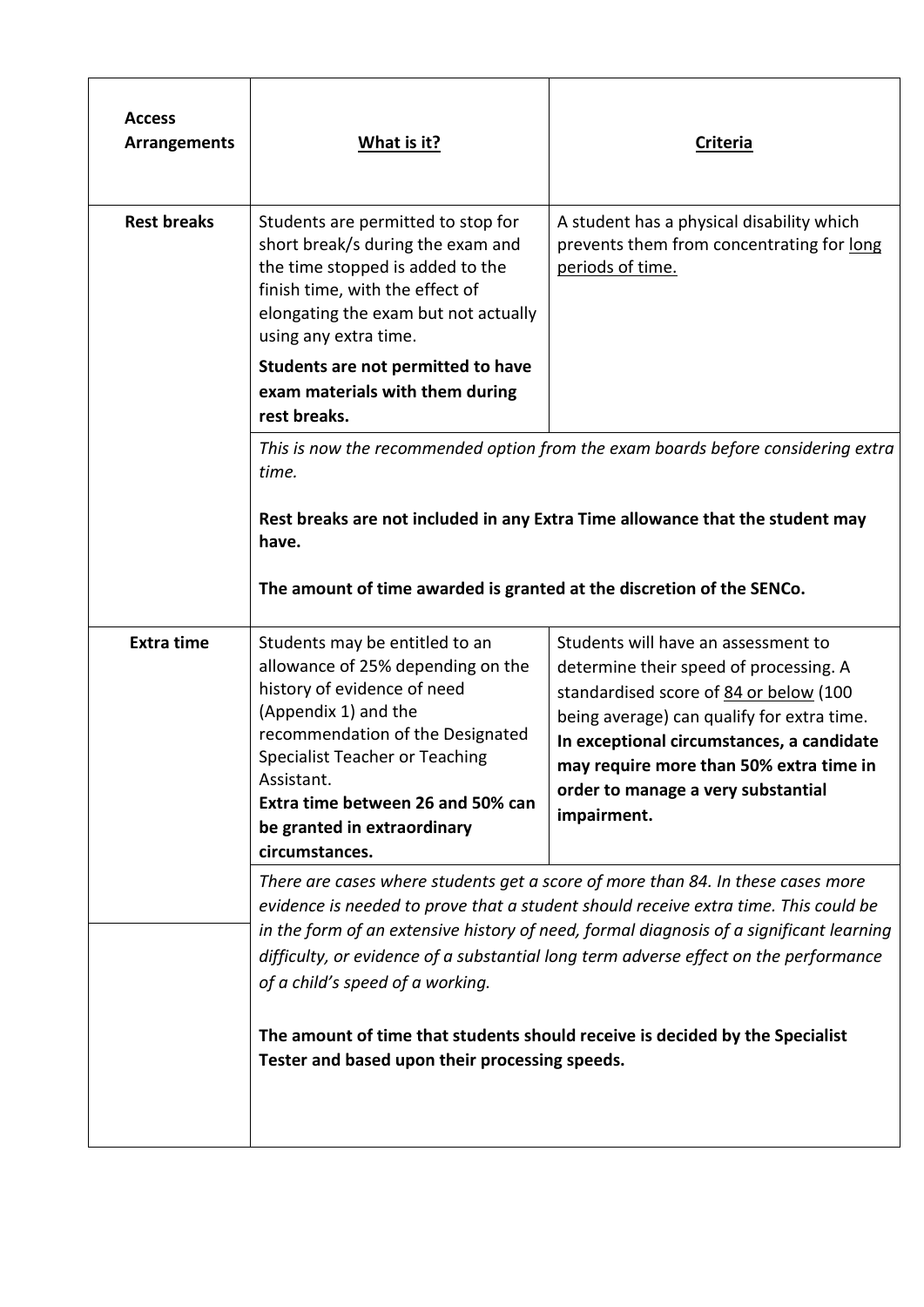| <b>Access</b><br><b>Arrangements</b> | What is it?                                                                                                                                                                                                                                                                                                                                                                                                                                                                                                                                                                                                                                                                                                                                                                                                                                                                                                                                                                                                                  | Criteria                                                                                                                                                                                     |
|--------------------------------------|------------------------------------------------------------------------------------------------------------------------------------------------------------------------------------------------------------------------------------------------------------------------------------------------------------------------------------------------------------------------------------------------------------------------------------------------------------------------------------------------------------------------------------------------------------------------------------------------------------------------------------------------------------------------------------------------------------------------------------------------------------------------------------------------------------------------------------------------------------------------------------------------------------------------------------------------------------------------------------------------------------------------------|----------------------------------------------------------------------------------------------------------------------------------------------------------------------------------------------|
| Live speaker                         | live<br>speaker for pre-recorded<br>A<br>examination components, e.g. MFL<br>listening examinations, to a candidate<br>where it is their normal way of working<br>within the centre.<br>The live speaker will speak or read aloud<br>the contents of the CD or tape in a<br>Listening examination.                                                                                                                                                                                                                                                                                                                                                                                                                                                                                                                                                                                                                                                                                                                           | Students who have persistent and<br>significant difficulties in following<br>speech at normal speed.                                                                                         |
| Oral language<br>modifier            | A responsible adult who may clarify the<br>carrier language used in the<br>examination paper when requested to<br>do so by a candidate.<br>The Oral Language Modifier must not<br>explain technical terms or subject<br>specific terms. The ability to understand<br>these terms is part of the assessment. If<br>such terms are explained to the<br>candidate then the demands of the<br>question will have been compromised<br>and may constitute malpractice.                                                                                                                                                                                                                                                                                                                                                                                                                                                                                                                                                             | Students whose disability has a very<br>substantial and long term adverse effect<br>resulting in very persistent and<br>significant difficulties in accessing and<br>processing information. |
|                                      | An Oral Language Modifier must be seen as a rare and exceptional arrangement.<br>An Oral Language Modifier is an adjustment of last resort so an application must<br>only be made once all other relevant access arrangements have been considered<br>and found to be unsuitable or unworkable. There must be a very strong<br>justification as to why an Oral Language Modifier is required. An Oral Language<br>Modifier may also act as a reader.<br>An Oral Language Modifier will not be allowed to read questions or text in a paper<br>(or a section of a paper) testing reading.<br>A candidate who would normally be eligible for an Oral Language Modifier, but is<br>not permitted this arrangement in a paper (or a section of a paper) testing reading<br>may be granted up to a maximum of 50% extra time.<br>An approved application for an Oral Language Modifier will allow the centre to<br>grant the candidate up to a maximum of 50% extra time in a paper (or a section of<br>a paper) testing reading. |                                                                                                                                                                                              |